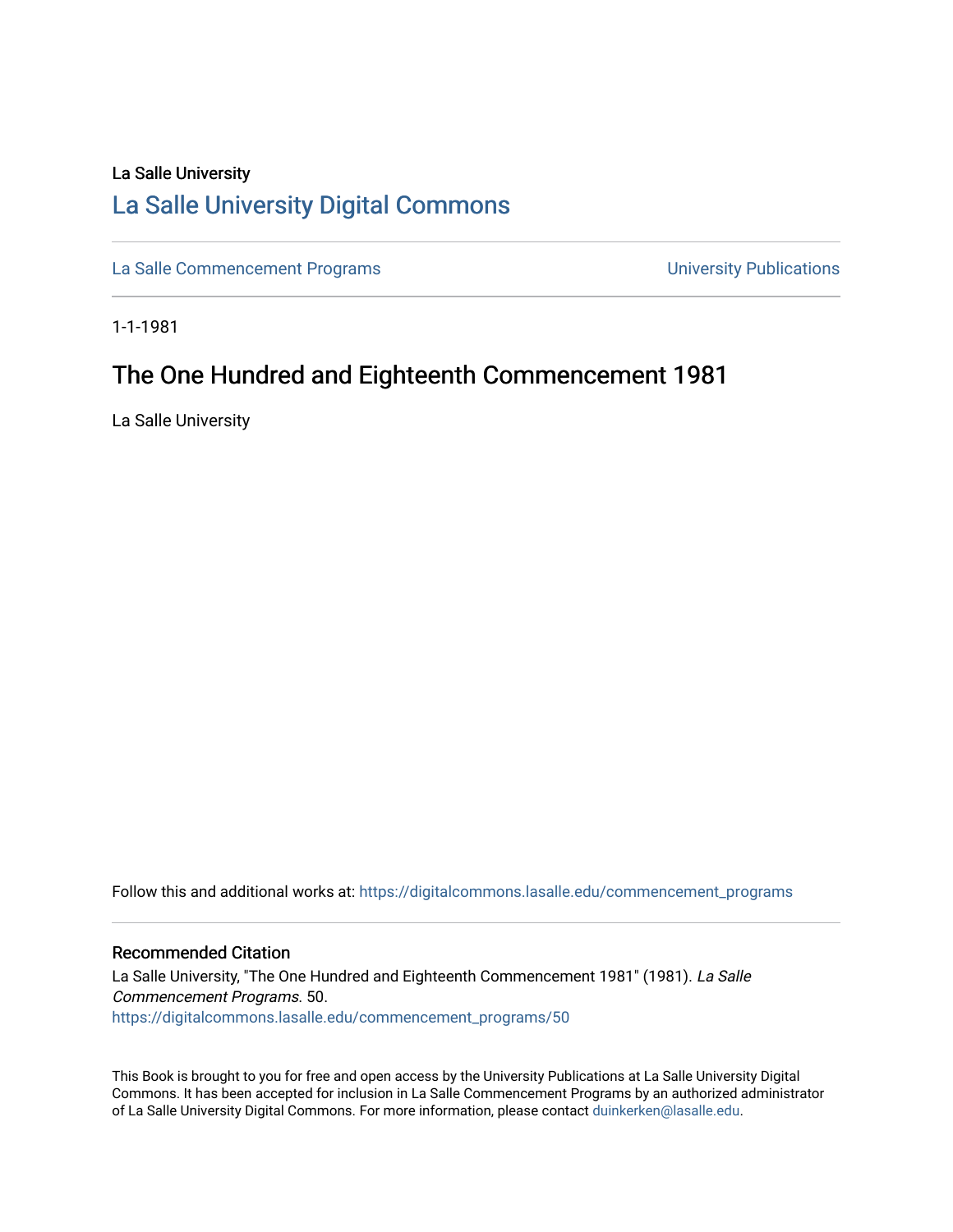## THE ONE HUNDRED AND EIGHTEENTH COMMENCEMENT



Saturday, May 16, 1981

three o'clock in the afternoon

CIVIC CENTER CONVENTION HALE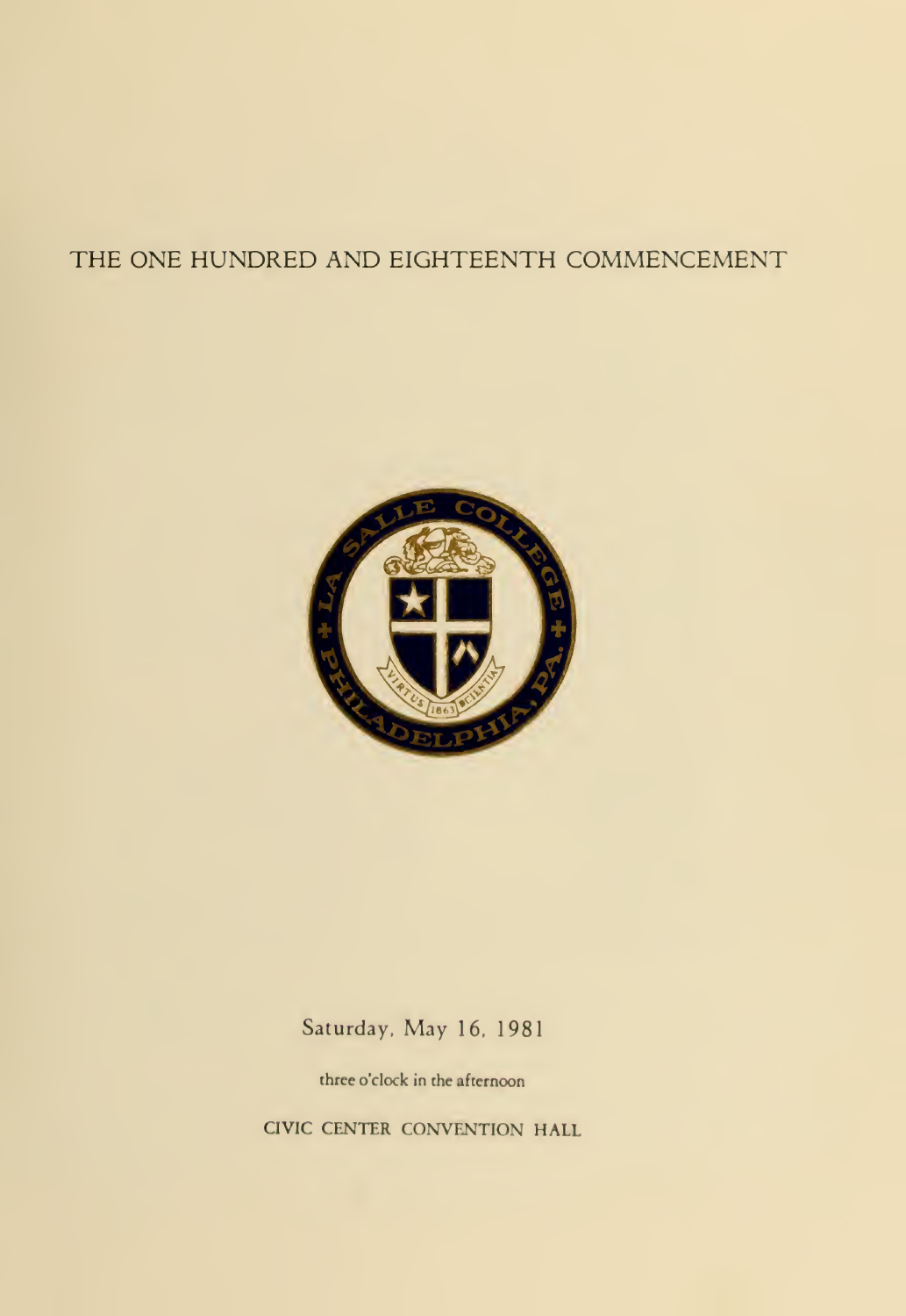#### NOTES ON ACADEMIC DRESS\*

The history of academic dress begins in the early days of the oldest universities. A statute of 1321 required all "Doctors, Licentiates, and Bachelors" of the University of Coimbra to wear gowns. In England during the second half of the 14th century, the statutes of certain colleges forbade "excess in apparel" and prescribed the wearing of a long gown. It is still a question whether academic dress finds its sources chiefly in ecclesiastical or in civilian dress. Gowns may have been considered necessary for warmth inthe unheated buildings used by medieval scholars. Hoods may have served to cover the tonsured head until superseded for that purpose by the skull cap. The cap was later displaced by a head-dress similar to ones now recognized as "academic." European institutions continue to show great diversity in their specifications of academic dress. However, when American colleges and universities adopted a system of academic apparel a half century ago, a code was devised for all to follow.

GOWNS. The gown for the bachelor's degree has pointed sleeves and is worn closed. The gown for the master's degree has an oblong sleeve, open at the wrist, with the sleeve base hanging down in the traditional manner. The rear part of the sleeve's oblong shape is square cut and the front part has an arc cut away. It may be worn open or closed. The gown for the doctor's degree has bell-shaped sleeves and may be worn open or closed. Bachelor's and master's gowns have no trimmings, but the doctor's may be faced on the front with black or colored velvet and with three bars of the<br>same across the sleeves. If color is used, it is the color distinctive of the<br>subject to which the degree pertains, and it matches the edging or bi of the hood. For allacademic purposes, including trimmings of doctors' gowns, edgings of hoods, and tassels of caps, the colors associated with the different subjects are as follows:

| Arts, Letters, Humanities-White<br>Music—Pink<br>Commerce, Accountancy,<br>Business—Sapphire Blue<br>Dentistry-Lilac<br>Economics-Copper<br>Education—Light Blue<br>Engineering-Orange<br>Fine Arts-Brown<br>Forestry-Russet<br>Journalism—Crimson<br>$Law-Purple$<br>Library Science-Lemon | Nursing-Apricot<br>Oratory (Speech)-Silver Gray<br>Pharmacy-Olive Green<br>Philosophy-Dark Blue<br>Physical Education-Sage Green<br>Public Administration—Peacock Blue<br>Public Health-Salmon Pink<br>Science-Golden Yellow<br>Social Work—Citron<br>Theology-Scarlet<br>Veterinary Science-Gray |
|---------------------------------------------------------------------------------------------------------------------------------------------------------------------------------------------------------------------------------------------------------------------------------------------|---------------------------------------------------------------------------------------------------------------------------------------------------------------------------------------------------------------------------------------------------------------------------------------------------|
|---------------------------------------------------------------------------------------------------------------------------------------------------------------------------------------------------------------------------------------------------------------------------------------------|---------------------------------------------------------------------------------------------------------------------------------------------------------------------------------------------------------------------------------------------------------------------------------------------------|

HOODS. Hoods are lined with the official color or colors of the college or university conferring the degree. The binding or edging of the hood is<br>the color indicative of the subject to which the degree pertains, except that the doctor's cap may have its tassel of gold thread.

CAPS. Mortarboards are generally worn as part of the academic cos tume. The long tassel fastened to the middle point of the cap's top is either black or the color appropriate to the subject. It is customary for degree candidates to wear the tassels on the right front side before degrees are conferred and to shift them to the left when the degrees are awarded. This custom is in some respects a substitute for individual hooding.

<sup>\*</sup> Adapted from "An Academic Costume Code and Ceremony Guide," American Universities and Colleges (Washington, D.C.: American Council on Education, 1959).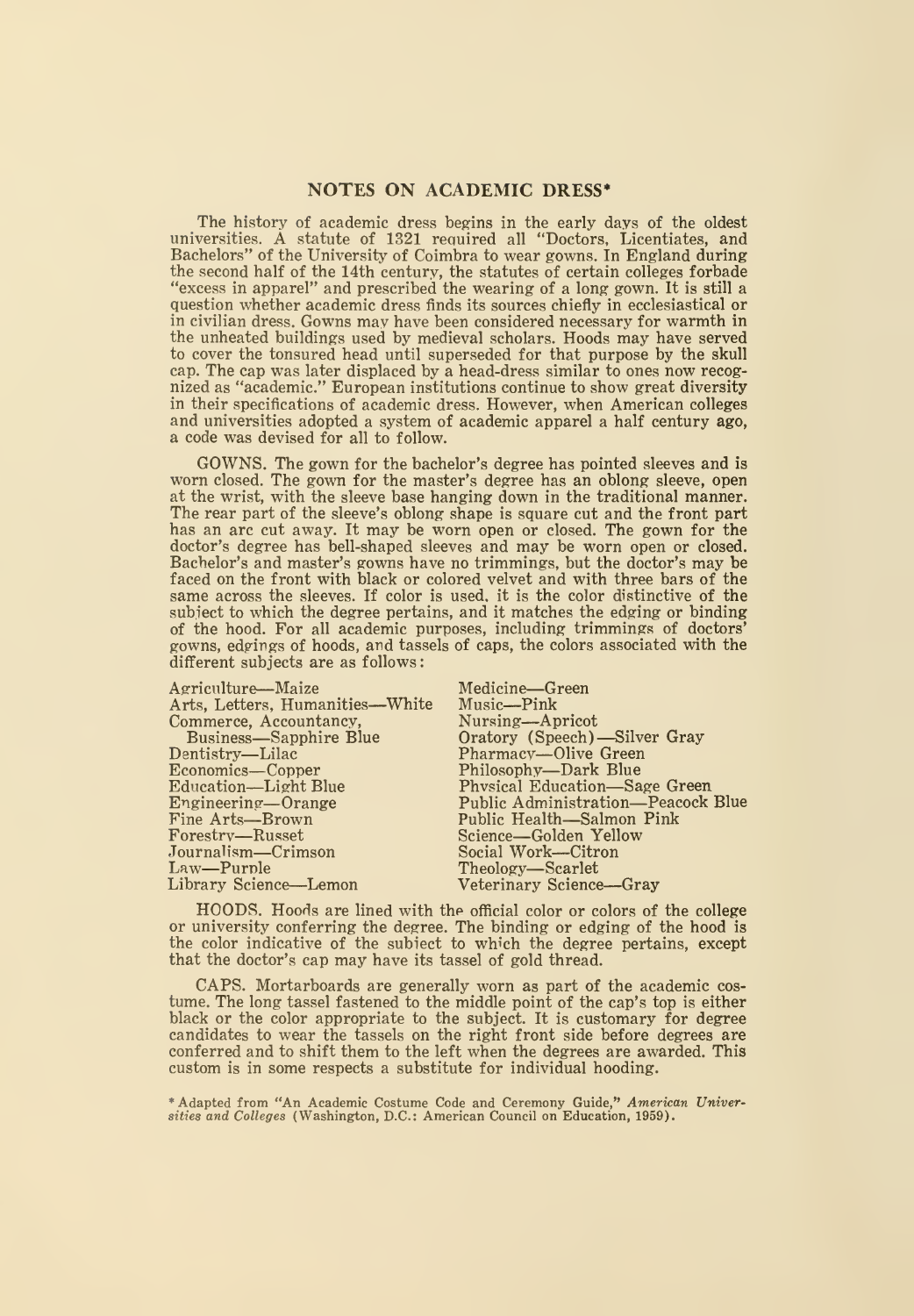### PROGRAM

Brother A. Philip Nelan, F.S.C., Ph.D., LL.D. Chairman, Board of Trustees Presiding

| PRESENTATION OF CANDIDATES                                                                                                                                                                                                         |                                                                                                                                                                                                                                                                   |
|------------------------------------------------------------------------------------------------------------------------------------------------------------------------------------------------------------------------------------|-------------------------------------------------------------------------------------------------------------------------------------------------------------------------------------------------------------------------------------------------------------------|
| <b>Bachelor of Science</b><br><b>Bachelor of Arts</b><br>Gregory Claude Demitras, F.S.C., Ph.D.<br>Dean, Evening and Summer Sessions<br>Bachelor of Science in Business Administration<br>Bruce V. MacLeod, Ph.D.                  | <b>Bachelor</b> of Arts<br>James J. Muldoon, F.S.C., Ph.D.<br>Dean, School of Arts and Sciences<br>Master of Arts<br>Reverend Leo M. Van Everbroeck, C.I.C.M., M.A.<br>Director, Graduate Division                                                                |
| Dean, School of Business Administration                                                                                                                                                                                            | in Religious Education<br>Master of Business Administration                                                                                                                                                                                                       |
|                                                                                                                                                                                                                                    | Joseph A. Kane, Ph.D.<br>Director, Graduate Division<br>in Business Administration                                                                                                                                                                                |
|                                                                                                                                                                                                                                    | President, La Salle College                                                                                                                                                                                                                                       |
|                                                                                                                                                                                                                                    |                                                                                                                                                                                                                                                                   |
|                                                                                                                                                                                                                                    | PRESENTATION OF LINDBACK AWARDS  Emery C. Mollenhauer, F.S.C., Ph.D.<br>Provost                                                                                                                                                                                   |
|                                                                                                                                                                                                                                    | The Christian R. and Mary F. Lindback Awards are presented for Distinguished Teaching                                                                                                                                                                             |
|                                                                                                                                                                                                                                    | THE CONFERRING OF HONORARY DEGREES                                                                                                                                                                                                                                |
|                                                                                                                                                                                                                                    | DOCTOR OF LAWS                                                                                                                                                                                                                                                    |
| DOCTOR OF FINE ARTS<br><b>JEAN SUTHERLAND BOGGS</b><br>Director,<br>The Philadelphia Museum of Art<br>Brother Daniel Burke, F.S.C., Ph.D.<br>Professor, Department of English<br>President Emeritus, La Salle College<br>Sponsor   | DOCTOR OF SCIENCE<br>BROTHER GREGORY PAUL. F.S.C.<br>President Emeritus<br>La Salle College<br>Joseph J. Sprissler, D.C.Sc., A F.S.C.<br>Member, Board of Trustees<br>La Salle College<br>Sponsor                                                                 |
| DOCTOR OF HUMANE LETTERS<br>HAROLD JOHN RUSSELL<br>Chairman, The President's Committee<br>on Employment of the Handicapped<br>Brother A. Philip Nelan, F.S.C., Ph.D.<br>Chairman, Board of Trustees<br>La Salle College<br>Sponsor | DOCTOR OF LAWS<br>THE HONORABLE NOCHEM SAMUEL WINNET<br>Distinguished Lawyer<br>Former Judge, Philadelphia County Court<br>Brother Daniel Bernian, F S.C., Ph.D.<br>Professor, Department of Foreign Languages<br>President Emeritus, La Salle College<br>Sponsor |
|                                                                                                                                                                                                                                    |                                                                                                                                                                                                                                                                   |
|                                                                                                                                                                                                                                    |                                                                                                                                                                                                                                                                   |
|                                                                                                                                                                                                                                    |                                                                                                                                                                                                                                                                   |
|                                                                                                                                                                                                                                    | The La Salle College Band, Directed by Mr. Philip M. Giordano                                                                                                                                                                                                     |

Vocalist, Charles F. Echelmeier, F.S.C.

"The audience is requested to stand during the Academic Procession, Invocation, National Anthem and Closing Prayer, and to remun in place until the Academic Procession leaves. Diplomas will be distributed immediately foll

As final action cannot be taken by the time this program is printed, the list of candidates is tentative, only, the Gellege reserving the right to withdraw or add names.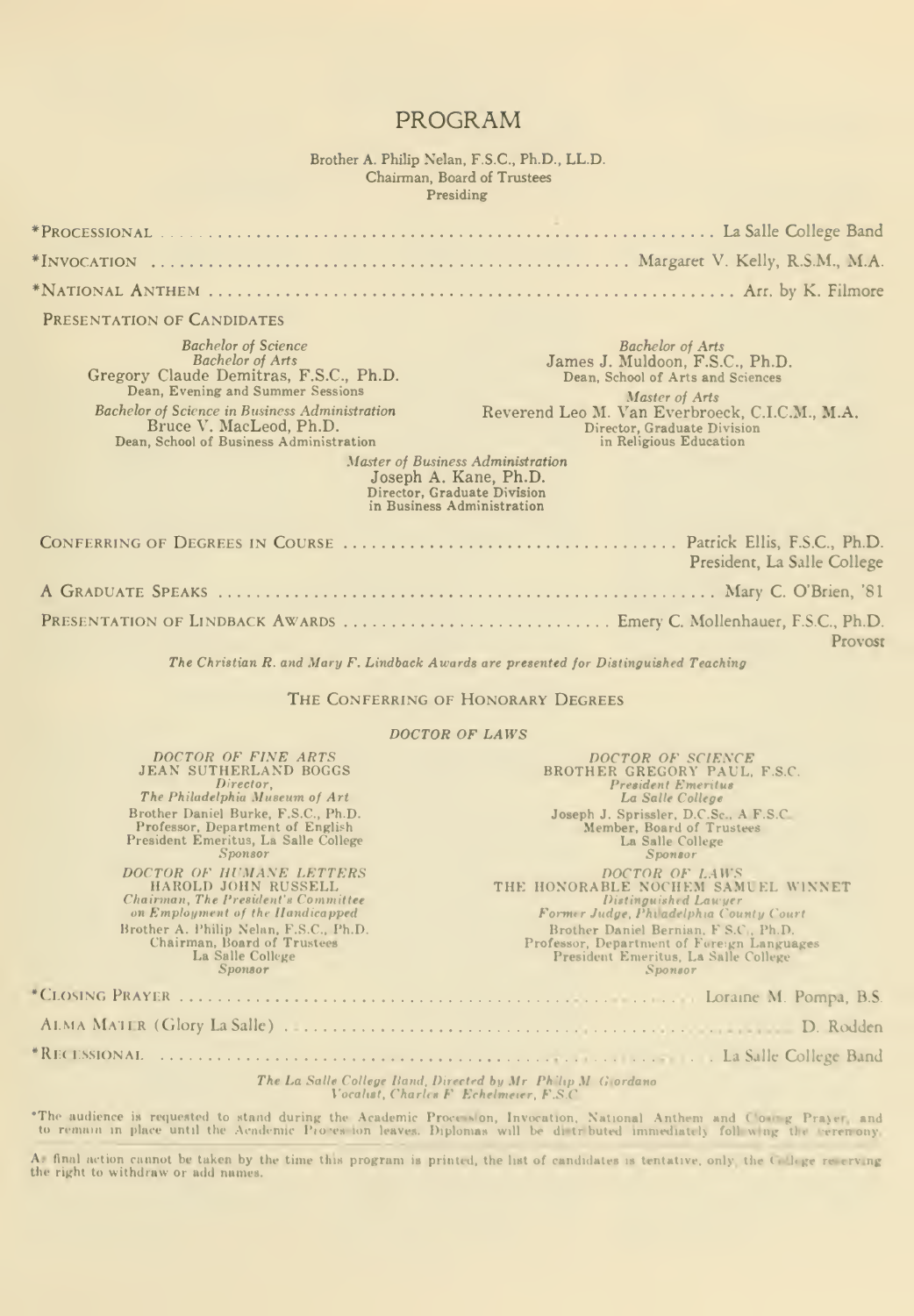David James Domzalski Catherine A. Eichenlaub

Patricia Jordan Bass William A. Deruyter Patricia Ann Lindermuth

Joanne E. Granato Lillian Angeline Iacovine

Stephen Joseph Abbott Doris Hamilton Baldwin Linda D. Brice Rose Marie Bynum Patricia Therese Callinan Harriet A. Carroll George E. Craig Rosalia Latorre Dotti Lillian P. Duckett Ursula Dworzanski-Baird Mary Louise Feron Karen Elaine Fleck Johnnie L. Freeman, Jr. Maryanne A. Maglione Fryling Derrick **J. Giddiens** Vashti Geraldine Harden

#### EVENING DIVISION

#### BACHELOR OF ARTS

MAXIMA CUM LAUDE Aileen Marie Evans Maxine L. Marlowe

MAGNA CUM LAUDE Florence Marie Niewood Joanne Patricia Roselli

## **CUM LAUDE**<br> **Eileen J. Regruto**

Marilyn Ann Maurer Thomas Edward Murray

Larry B. Jacobs Daniel F. Kelly Robert O. Krammer Edward Gary Kratz Mary Martha Ryan Lockard Brenda Louise Lucas Sister Roselee Marie Maddaloni Frank A. Martin William Peter McDonnell William F.McKenzie, Jr. James Joseph McNesby Joseph J. Mehler Kurt Mueller, Jr. Leonard T. Munson Vicki L. Normand

Marie Koenig Wadsworth

Jane Clancy Ruane James Clifford Smith

Leonard L. Shober

Robert Charles Pearce James Michael Reich Robert Gene Reynolds Robert Ricks Robert T. Scales Barbara Ann Steinmetz Lorna Yvette Strothers Francis Hugh Sweeney Sedonia Pauline Tompkins Anna Maria T. Tumulty Dorothy Davenport Tyler Julius Nathaniel Williams David Earl Wimbush Patricia Ellen Young Katherine B. Zink

#### BACHELOR OF SCIENCE IN BUSINESS ADMINISTRATION

Joan Ann Campbell James Lawrence Love

James F. Barben Mary L. Deaven

David Grant Alfonso Taylor Hart, Jr.

Cynthia Eileen Addison Alberto Hizon Afan Kathleen Anne Aitken John R. Ando Tesfaye Anno Darlene Athey Lloyd C. Beck, Jr. Mary Catherine Bieg John Joseph Birkmire Judith A. Blaney Louis William Boggi Francis Patrick Brady James Patrick Brett<br>Mary I. Mungin Briggs Paul J. Bulman<br>Thomas E. Campbell Dolores Caughlin Joan Watts Cawhern James Michael Coffey<br>John Richard Colline Thomas Joseph Convey Salvatore Paul Coppola Vincent Cuccurullo Luther Dewitt Davis, Jr. Peter Joseph Davis

MAXIMA CUM LAUDE<br>
ara Joan O'Donnell
James Joseph Stella Barbara Joan O'Donnell

MAGNA CUM LAUDE Kim Schwambach Fecho

CUM LAUDE Robert Stuart Konrad Daniel Joseph Schuster

Anita L. Dicristofaro Kenneth G. Dougherty Edward William Ellis John Joseph Farrell Sharon Ann Fisher Susan Alice Gillin Gerald J. Greenfield Edward M. Hagan Wanda Lee Hall Madeleine Rosemary Harper Clare Arena Harry Barbara Franklin Hartranft John Joseph Healy John James Heffernan Robert C. Hindley Kathleen Ann Howard Andrew Neal Irwin Michael A. Janney<br>Wayne Spellman Johnstone Wayne Spellman Johnstone<br>Edmund Matthew Jurgelewicz<br>James Francis Kelly, Jr. Joseph Michael Kilcourse Francis Michael King, Jr. John Michael Kirk

Gloria A. Marsella

Caryn Lee Sucharski Katherine Sarah Wade

Eileen R. Koenig Ruth E.Levitt Edward Joseph Maciocha Florentino Villasor Magalles, Jr. Joseph T. McDonald John Stephen McElderry Daniel Washington McLaurin Amy E. McMenamin John Joseph Norris Michael Patrick O'Brien Kevin Michael O'Connor Stan Olshefski Henry Joseph O'Neill<br>Anita C. Owens Linda Mary Parker William Joseph Rebuck John Anthony Sanger Stephen Louis Savo Glenn Shepherd Mark J. Silverman<br>Joseph William Spear Frank Speziale Arthur William Stevenson John H. Stevenson Robert J. Stone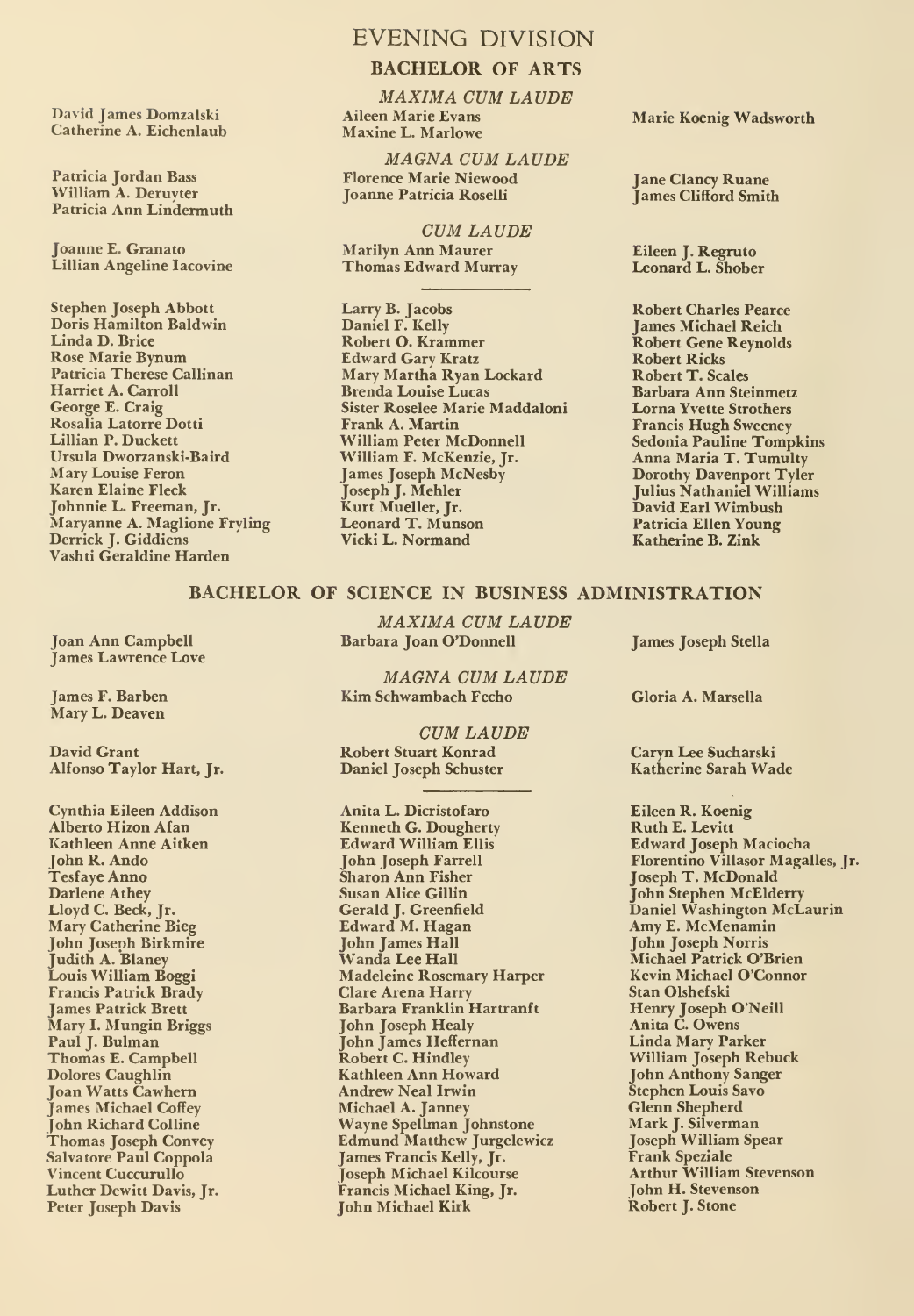#### BACHELOR OF SCIENCE IN BUSINESS ADMINISTRATION

Robert E. Thorsen **Bich-Thuy Tu Madeline Marie Varga** Toni Marie Ward

Estera A. Washofsky Donald Richard Welch **Ianise Marie Williams** James Francis Wilson

#### **BACHELOR OF SCIENCE**

MAXIMA CUM LAUDE **James Arthur Schell** 

Francis John Bosack, Jr. John Joseph Bowes, Jr. **John Robert Daniels** 

Jerome F. Giovinazzo **Gregory Klauder** 

### DAY DIVISION

#### **BACHELOR OF ARTS**

#### **MAXIMA CUM LAUDE**

**Michele Marie Adair** Joseph Charles Adelizzi, Jr. Diane Marie Barber Linda Patricia Barber Alan Scot Baseman **Andrew Mark Berkowitz** Olga Brozda Joseph H. Burke Kathleen M. Chancler **Stephen Allen Cleary Christine Anne Cortese Kevin Michael Dalmasse** Joan M. Davies Mary Frances Dettra Michael Patrick Ditchkofsky Elizabeth Theresa Duffy **Theresa Lorraine Gauder** Joan Judith Geruson

Paul Jeffry Adelizzi Cynthia Alvarez James P. Bresnan<br>Madeline Joan Buchanan Andrew Camerota **Carol Anne Christie** Rosemarie Theresa Cimino **Andrea Jolissaint Collins David Stephen Crowley** Florence M. D'Ambrosio Eileen Rose Digregorio Joseph P. Falcone Andrea Lynn Fina Jay Stuart Fineman Miroslaw David Gardyasz **Marlene Mary Goebig** 

David Anuszewski Henry Anthony Backe, Jr. David Robert Boesler **Leonard Simon Braman** Constance A. Buffett **Geraldine Curry Catherman** Anthony Joseph Cieri, IV Kathleen Marie Conway **Anne Marie Bridget Coyle** Mary Catherine Curran **Michael Thomas Dachowski Madeleine Eaton Dean** John David Di Donato Patricia Aune Dupell

Barbara Lynn Guthrie **Timothy Robert Hough** Barbara Jeanne Howe<br>Bruce William Ingram Fanny M. Karivalis **Kurt Thomas Kessler** Mitchel Kruger Scott Kruger Bruce Jay Lehrman Wendy Robin Mailman Mariorie L. Manoff Ellen Hunter McCairns **Joan Colleen McCracken** Ellen Meriwether **Catherine Ann Moser** Janice Marie Neiman Schuyler Newman

#### MAGNA CUM LAUDE

Denise Elizabeth Greenawald Virginia Hedrick Albert Anthony Iannacone, Jr. Marian Jane Jenkins<br>Mark Hagop Kalenian Mark Thomas Kenney Patricia Maria Kraft Joann Lawler Harvey Lloyd Madonick **Anthony Mancuso Anne Marie Manning** Janine M. Mariscotti William Jaures McDevitt, Jr. Vincent Francis McGonagle Kathleen E. McLaughlin

#### **CUM LAUDE**

**Jane Ellen Eiser** Patricia Catherine Insall Joseph Keith Izes Frank M. Kapuscinski Ann Stephanic Kashatus Gina Marie Laruffa Barbara C. Ledwith Anne Jacquelyn Macleod Giovanni Matteis Eileen Anne McCann Nancy Marie McGee Mary Bernadette McGonigle Joanne Christine McNamara Patricia A. Meiluta

Anne M. Wise **Tanis Denice Wright** Joseph W. Zullo

**CUM LAUDE Andrea Floy Adams** 

> Thomas Francis Lenihan James Robert Mather, Jr.

Gregory Joseph Nowak<br>Richelle Kathleen Ogle **Annette Marie Roy** Elena L. Ruzzi **Wendy Samter** Kathleen Marie Sandman Neal S. Scheindlin David Schwartz Shirley Ann Segal Gerard Michael Seredinski **Tamie Simpson** Donna Lisa Skalicky Barbara Lynn Smith **Kevin Gerard Thomas Joseph Xavier Vazquez** Lawrence A. Wargo Frederic Ivan Weinberg

Maureen Rose McOwen Ann Marie Mierzejewski **Philip Michael Monteleone** Carol Lynn Most Robert Joseph Motley Mary Claire O'Brien Maureen McGinn O'Neill Kevin Michael Roddy **Bruce Anthony Ruggeri** Richard Charles Savers, Jr. Ralph Steven Sisson Claudia Diane Spadaro<br>Edward Alfred Turzanski Shawn Michael Witmer Eileen Anne Wood

John Joseph Mink, Jr. Marcus Edward Nowak **Allison Anne Peacock** Mark Christopher Ricchini Muriel J. Robinson **Alexander Rotinov** Christopher Nicholas Santoro Alan Dean Stasson Bruce A. Steggert Robert David Verdone James Anthony Winn Mary Jo Wysock Thomas Joseph Ziemba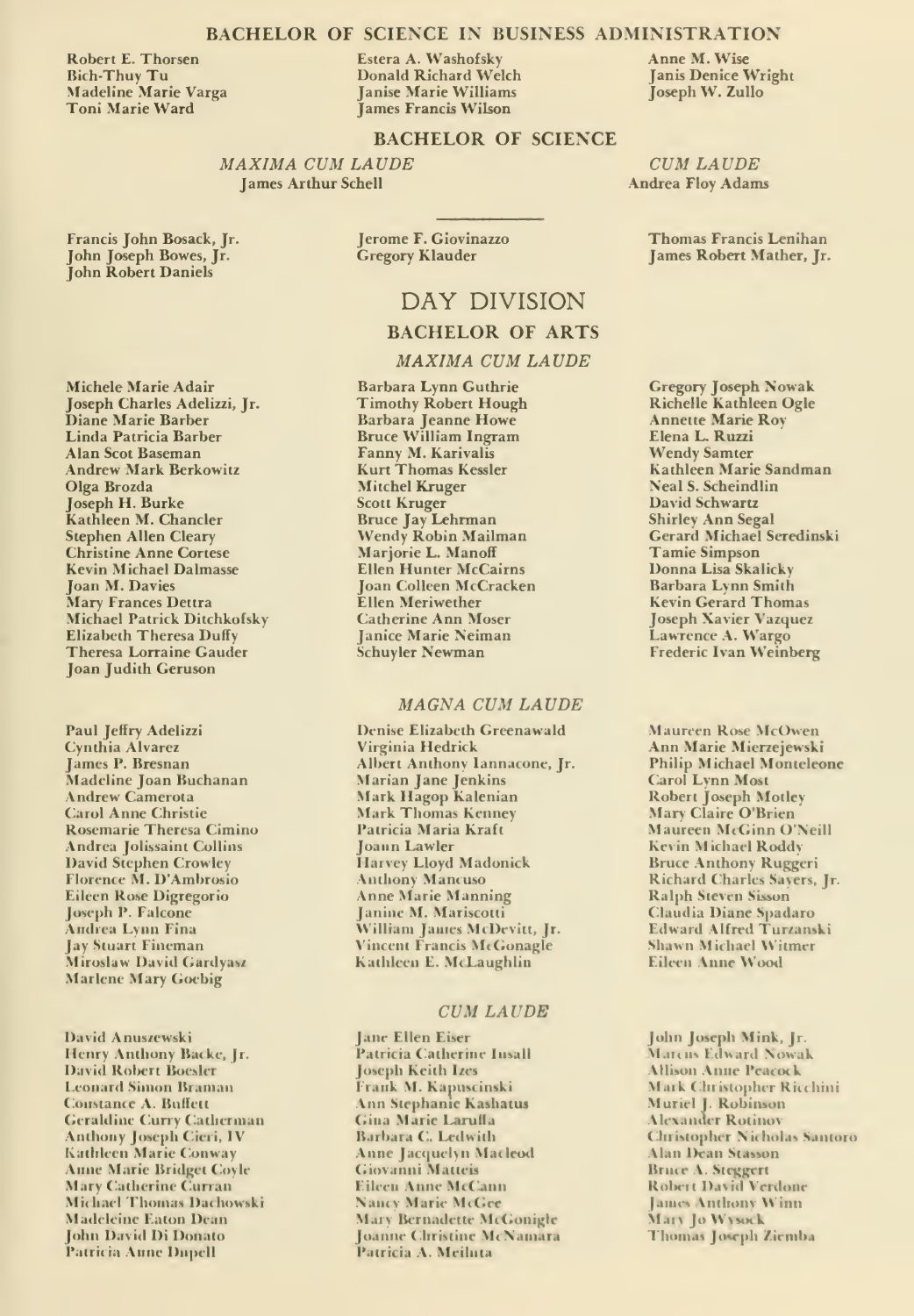#### BACHELOR OF ARTS

Kimberly Sandra Adams Afsaneh Alemohammad Jacqueline Marie Alford<br>Margaret Mary Allen Cindy Marie Ambruoso Christine Mary Andreas Michael Wayne James Andrews Michael Anthony Anzaldo Alexander Lowell Avallon, Jr. Joan Cynthia Avato Vincent Thomas Barbacane Brenda M. Barksdale-Bey Edward M. Barr Hilarie Robin Barsky Marci Ellen Batoff Margaret Mary Beatty Deborah Jean Becker Anne Theresa Bennis Ronald James Berry Calvin Michael Blombaum James Joseph Blum Thomas Joseph Bochanski Michael Anthony Boggi Chrystyna Maria Bohachevsky Carlo Borgia Barbara Gwen Borock Joan M. Bove Steven Craig Boyer Linda Mary Bradley William Anthony Bradley Loretta Mary Braun Michael David Brooks Kenneth Bernard Brown Jean Miller Bullock Lisa Francine Burwell F. Paulette Butler Ramona Maria Cannon Rande Patricia Carney Robert Edward Carney Joan Renée Cartwright James Christopher Charlton Joseph Albert Chelius Andrea Cholewiak Chrystyna Maria Chyzowych Timene Louise Cintrón Geri G. Clement Michael Joseph Cochrane Roberta Louise Coffee Bernadette Marie Coll Ronald Francis Colletti Frances Susan Collins James Lawrence Collins Mindy Faye Comer James Patrick Concannon, Jr. Kathleen Marie Connelly Ernestine Cook Douglas Franklin Coulter Colette Marie Coyne Michael Patrick Cramer Kathryn Anne Crede Alice R. Crouthamel Lou Etta Curry Alice Renee Dash Betty Jean Davis Henry Davis Timothy Gerard Deegan Cheryl Denise Deguio Beriot R. Dellale William Thomas Demchuk Olga Maria Demiantschuk Eugene Theodore Dennis Anthony James Di Cicco

Joseph Anthony Di Dato Leo William Dignam Lee E. Dilks Michael Carmen Dimarcangelo, Jr. Christine Marie Domineske Gerard Patrick Donchez Katharine G. Donohoe Peter J. D'Orazio Eileen M. Doyle Barbara A. Drennen James J. Duffield Mary Celeste R. Eck Gary Michael Edling Donna Marie Eisenhardt Eugene Anthony Eline, Jr. Bruce Dexter Endler Eric J. Engerth Keith Albert Enty Donna Marie Etchells Nancy Ann Everly Bartolomeo A. Falco Anthony J. Falzarano Antonio Robert Fardella Lorraine Margaret Fay Michael William Fediw Ann-Marie Judith Felici Khris L. Filachek Elizabeth E. Filipe Mary Claire Finerghty Thomas Finkenhofer Karen Elise Finocchiaro Mark Anthony Fiore Elizabeth Ann Fitzgerald James Richard Flynn Anthony Michael Forgione Carlo Arthur Foust Kathryn Ann France Diane Lee Franciosi Constance Mary Fredericks Kathleen Ellis Gale Harriet A. Garrett Carol A. Gaspar Brian G. Gaughan Rosaleen Bridgette Broncha Gembala Donna Marie Gervasi Louis Bown Giamo Mark John Gibson Francis Joseph Giordano Dominic Anthony Giovanetti Gina Mary Giuffrida Eric David Glass Francisco Javier Govantes Patricia E. Graney Edward Arnold Green Robert Frank Green Joseph C. Greene Evelyn Amelia Green-Holmes Steven Rand Greenfield John V. Gribbin John Joseph Griffin Daniel Thomas Guerin Glenn Michael Gullotti Beth Eileen Hagerty Holly Hale Darlene Hall Joan Hannum Patricia Anne Harding Michael Francis Harrell Patrice Donnamarie Hart Michael Gerard Hartnett Stephanie Hau-Kam Law Brian Henderson Kenneth H. Henderson

Sharon Anna Henderson John Francis Higgins Thomas G. Higgins Thomas Gregory Hilinski Mary Ellen Hoban Mary Jane Hogan Donald Holloway Kevin Wayne Hudson Nahid Jabalameli Lee Jaffee Monica Kristine Janke Harvey Lewis Johnson Linda Ann Johnson Charles Frank Jones Renée Mary Jordan<br>Jerry Jay Kanefsky Sookwook Kang Frederick William Karcher James H. Kates James Gerard Keeney Claudia Maria Kelly Colleen J. Kelly<br>Daniel P. Kelly John Norman Kienlen, Jr. Leon Collingsworth King Reginald B. King Robert Louis Korn Helen Becker Kromdyk Margaret Bridget Kubiak Irene E. Labunka **Jon Drew Lalla** Gary Sabatine Lanoce Barbara Frances Lauer Richard Thomas Lazor Lawrence Kelly Leonard William John Leone Olena E. Lewyckyj John F. Li Robert Lewis Lipshutz Kathryn A. Lockwood Douglas Mark Lott Marianne Renee Ludovici Theresa Marie Maguire Mary Kathleen Maher James Joseph Mahoney Maribeth Malloy Antonio Jose Manaia Linda R. Manfredonia Ruth E.Mangum Ermioni Mantsos Kevin M. Martin Minnie Massey Eileen Marie Matthews Nancy Jean Mazzola Elizabeth Anne McCabe Joanne McCabe Teri Lee McCormick Darlene Marie McCullough Anna Dengel McDermott Rosemary McGuinn Robert John McHugh John Joseph McKenna Joseph G. McMahon, Jr. Michael J. Medora Anna Melnyk Stephanie Jean Mercer Margaret Mary Meyers Cynthia M. F. Miller Ann Marie Misko Margaret Mary Monaghan Patricia Eileen Monaghan David Patrick Monteith Maria Angela Moore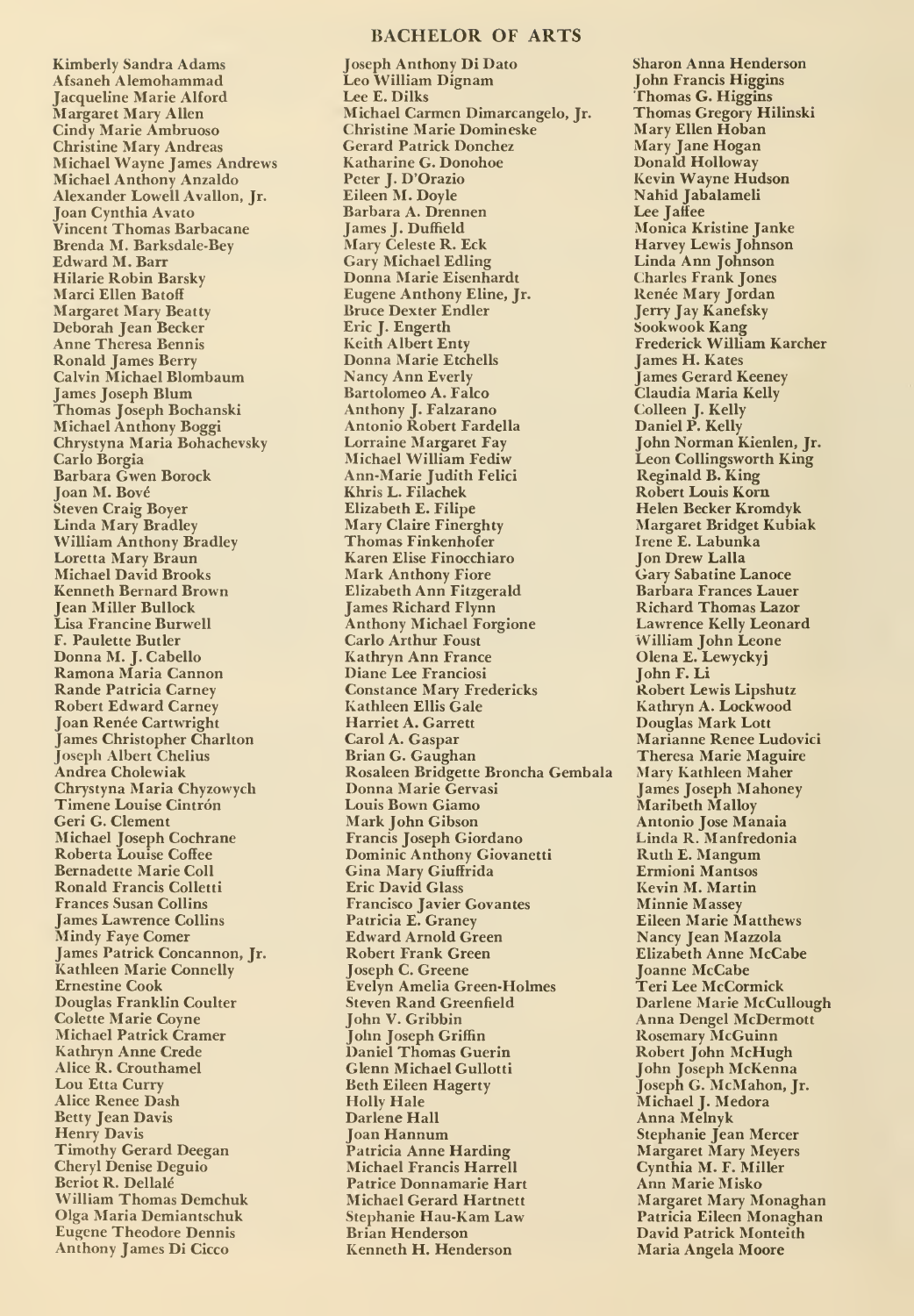#### **BACHELOR OF ARTS**

Vincent Robert Morabito Flauri A. Mullen **Lorraine Ann Murphy** Marlene A. Murphy Pamela Dolores Nabried Maithi Ngo Columba Ahamefule Nnorom Julia I. Norman Janet Ruth Novallis Timothy Martin O'Connor Mary C. Odonnell Theresa C. O'Donnell<br>William Vincent O'Neil Natalie Padilla Peter A. Palermo **Bonnie Anne Papouschek** Peter Calogero Parinisi **Helene Louise Parise** Elise S. Parker Vivian E. Patterson **Carlton Antwane Payne** Joseph Philip Peduto Edward William Peifer Sharon Lee Petalino **Iames Gerard Pierce** Robert P. Pieri Stephen Alexander Pisker Judith Ann Polowczuk Patricia Ann Pownall Ilene Parham Pritchett Sharon James Purdy Francis Thomas Quigley Donna Marie Quinn Thomas Ouinn Peter Ernest Quintieri, Jr. Loretta Marie Raman Robert Carl Reagan, Jr.

**Holly Renée Reedinger** Nicholas James Regina Kathleen Margaret Reilly Catherine Ann Richard **Julius Richardson** Michael John Richardson Keith Allen Richman **Elizabeth Marie Riley** Joseph D. Riley Annmarie Robertson Hughes Alonzo Robinson Jeanne Laverne Robinson Joseph Rodgers Sharon Bernadette Rogers Marian E. Rooney Peter Kurt Roscoe Roberta Feld Rosskam Thomas William Rowe Annette Maria Rua Cindy Rubino **Dennis Thomas Sacca** Diane Marie Sauer Kathleen Diane Sawver Alice Catherine Scalzo Gregory Joseph Schmitt<br>Richard Edward Schreiber Aimee Beth Schulhoff **Adelaide Mary Schwank** Gina Elizabeth Scicchitano Karen Ann Scott R. Marsha Seaton Neil Allen Sheaffer **Geraldine Marie Shields Robert Gerard Sicoransa Anne Gilmary Simmons Cheryl Ann Simpson** Alfonso Joseph Siravo

**Robert Sittmann** Damon Skinner Dorothy Ann Smith Mark Andrew Smith Michael David Smith **Steven Bruce Snyder** Theodore H. Sobieski **Richard Lawrence Spano** Jane Mary Splendido James W. Staerk Robert Timothy Stewart Veronica M. Sydnor James Alexander Szaleiko Ralph Paul Tann Jerry Mitchell Tate Sylvia Marie Thomas Ethel Emilie Thompson Joseph Michael Tiggle Jove Renee Tillman Lynne Ann Trainor Suzanne Helene Tremblay Anthony K. T. Tsui<br>Edward L. Turner, Jr.<br>Michael J. Valente Christopher Paul Vargo Diane Vitagliano Matthew J. Walton Patricia Marie Waters Marvin Eugene Whitest Thomas Carl Wickens **Adrienne Williams Charles Rene Williams Stanley Earl Williams** Gregory R. Wilson Jeffrey Frempt Wolper Edward John Yurkow Debra Ann Zallo

#### BACHELOR OF SCIENCE IN BUSINESS ADMINISTRATION

Patricia Marie Baker Charles August Capone, Jr. **Debra Ann Delancy Margaret Mary Donaher** Kathleen M. Dunn **Catherine Sarah Filemvr** David John Gunzerath

Thomas J. Anderer Joanne Barbara Brenner Richard Robert Britt, Jr. Susanne M. Degroat Mark J. Fenstermaker Anna Lucia Gerace

**Kevin Raymond Alger Kevin Daniel Barry Gary Francis Batot** Antoinette Marie Cavalieri **Robert Francis Cerino** John Joseph Coleman **Gerard Patrick Doherty** John Mark Hingley

#### **MAXIMA CUM LAUDE**

**Elizabeth Danielle Morris** Marie A. Natoli Patricia Gobin O'Connell **Florence Richards** Laura Mae Richs Maureen A. Sheehan Joseph Francis Shirley

#### MAGNA CUM LAUDE

**Anne Hassett** James Lawrence Jeffers **Bernard Joseph Lajeunesse** William Patrick Larkin, Jr. Victoria Anne Lewis Kevin E. Madden

#### **CUM LAUDE**

Joseph Vincent Hosack, Jr. **Barbara Elizabeth Kelly** Karen L. Kurz Michael Joseph McCall Michael Joseph Mooney Ann Marie O'Brien Karin A. Piazzi George John Pinel, Jr.

**Michael Eugene Sibilia** Joan Marie Smallwood Joseph Stanley Speaker Margaret Barrie Tolen **Joseph Anthony Tracy Cheryl Elizabeth Travitz Raymond Francis Weldon** 

Elizabeth Maryka Rita Anne Morrin Robert Kenneth Schott John M. Walck Robert William Windhaus

Francis Michael Purcell, Jr. Ann Drew Servey William Joseph Smart Joseph Michael Venditti Diana Rosemarie Vescovich Carl J. Wanjek Matilda S. Whitman Margaret Anne Wolper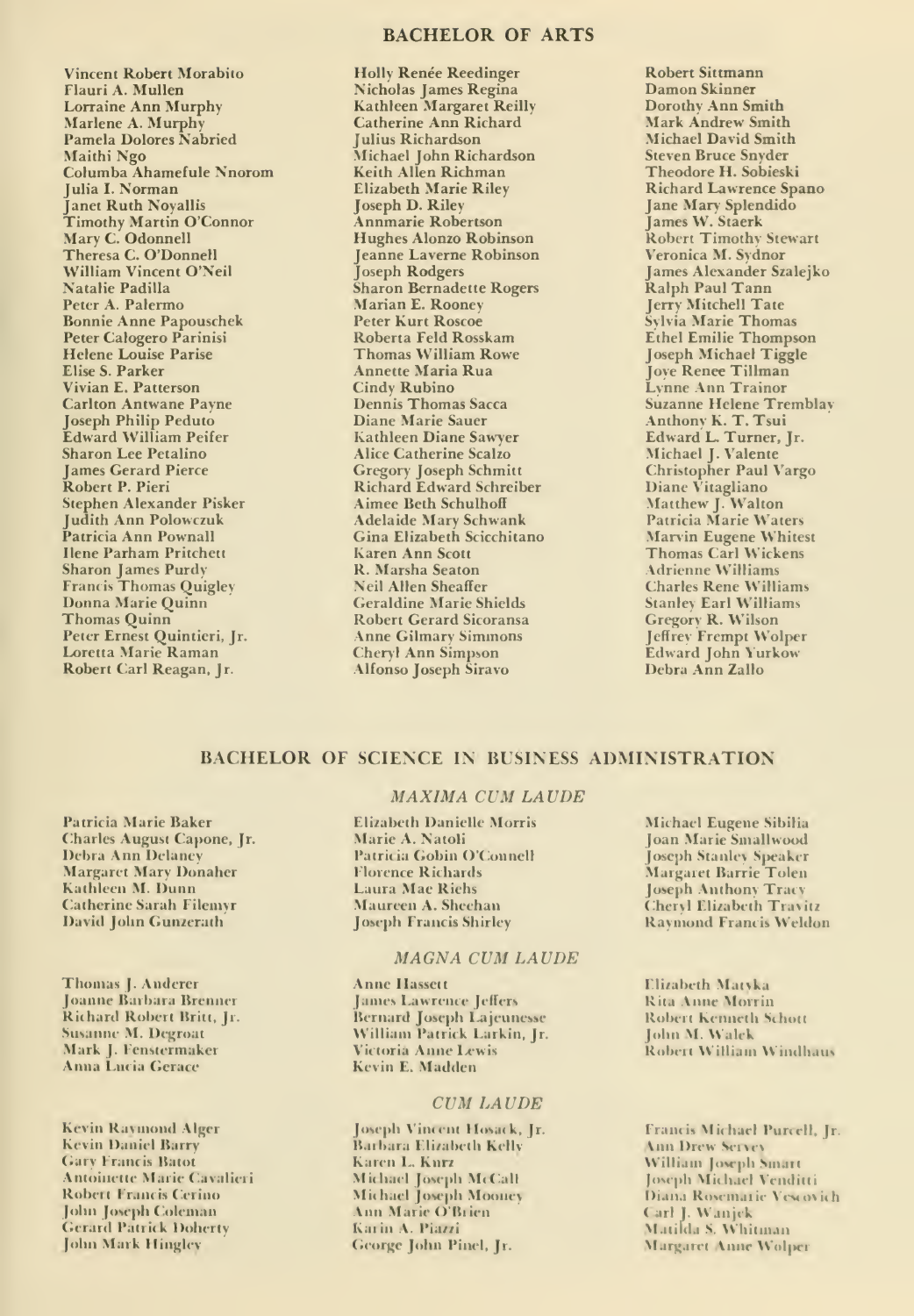#### BACHELOR OF SCIENCE IN BUSINESS ADMINISTRATION

Joseph Michael Adams John Joseph Adamski Francis Paul Agrusa Celeste Mahoney Airo Thomas W. Alesi Thomas E. Alexandrowicz Michael David Allen Timothy Joseph Allen Anthony Robert Amendolia Sandra Renée Anderson Jay A. Andrews Gregory T. Arbiz Jeffery Arrington Laura Ruth Avis John F. Baker Diana T. Barnes Paul Timothy Barr Brian William Barton John Anthony Bellucci Jeffrey Allen Bethea Robert Joseph Blum, Jr. Jean Anne Boileau Robert Donald Bookhart Toby Wall Bracken John Edward Bradley Laura A. Bradley Marie Breslin Timothy Joseph Brown Richard Thomas Burke Joseph T. Burns Robert Lewis Burwell Steven Sylvester Butler Eleanor Patricia Calabrese Thomas Patrick Callahan Lawrence Benjamin Capraro Paul Wade Capron Bernard Francis Carr John H. Cassidy Paul A. Castellani Paula Rosemarie Celletti Barbara Ann Chimel Gary M. Christian Hugh Anthony Christian Levi Elvin Christopher, Jr. Andrea Ciammetti Keith Martin Cianfrani Roger Marshall Clay Pamela Dawn Coburn Joseph Michael Collins Albert Victor Condello, III William P. Connelly Dennis Sean Connolly Maria Madalena Cordeiro Anna Maria Corrado Timothy Anthony Corry Harry Myles Craney Joseph A. Cresta Christopher John Crowe Megan Comely Crowe Richard James Curley Gregory H. J. Curry Ernest S.Daddona Anthony Vincent D'Ambrosio Louise R. D'Amico Robert Warren Daubert Julia A. Day Robert Michael Deacon Maryellen Patricia Dealy<br>Louis J. Decesare Anthony John Decolli Patrick Dennis Delaney Richard Vito Dellacquila Roy James Delozier, III

James Patrick Denning, Jr. Thomas Joseph Diarenzo Theresa Mary Dilello Larry James Dimitri Margaret Donnelly Richard James Donnelly Diana Maria D'Orazio John William Dornisch Andrew Patrick Dougherty John Robert Dougherty Blase Thomas Drotar, Jr. George Robert Dudo, Jr. John H. Edmondson David C. Engel Stephen Francis Ertle Thomas Joseph Evans Ronald Anthony Fabrizio Annamarie Falli Bernard Houston Farley, Jr. Patrick Daniel Farley Joseph Francis Fedeli Timothy J. Feeney Christopher Michael Felix John R. Fenton, Jr.<br>Roland Earl Finger Elizabeth A. Finnegan Robert Steven Fischer Michael R. Flooks Charles Francis Fluehr, Jr. Patrick Michael Foley James Thomas Ford Brian Edward Francella Laura Ann Frieze Paul Charles Fuhs, Jr. Marlene Gadson Benjamin A. Gallo David Henry Garrison Kevin Howard Gavigan Philip Joseph Giagnacova, Jr. Kathryn Gibbons Gwendolyn G. Gibson Donald Joseph Gimpel James Robert Gochoco Thomas M. Going Pamela Goodwin Shirley Ann Gordon Robert Alan Graham, Jr. Harry Joseph Greener Catherine I. Greenfield Richard T. Greenfield Pamela Joyce Grosso Albert Michael Guerrini Eileen Karen Halpin James John Halpin Garrett William Harris Kenneth Tyrone Harvey Ernestine Green Heard Anthony C. Herman Kenneth Christopher Heys Mary Frances Hill Jerome Joseph Hillier Patricia Ann Hopkins Richard Daniel Horner Paul Anthony Hudak John Joseph Imszennik Salvatore Joseph Iuliano Ralph Thomas Ivey Walter Myron Iwaskiw Harriette Anita Jaffe Debra Ann Jones Margaret Michele Jordan Ann Kathleen Karaim

Joseph <mark>Terrence John Kelley</mark><br>Kevin J. P. Kellev Duane Francis Kelly Michael Patrick Kelly Diana Fouad Khalifa John Edward Kirk Kathleen Theresa Klemm Glenn Joseph Kopensky Joseph Anthony Koszarek Kurt F. Kryven Howard Allen Kuntz, Jr. Robert John Kviklys Bruno Joseph Lapergola Joseph Richard Large Constance Mary Lee Raymond Lemon Winnifred Blase Tai Lichaytoo Barbara Jean Lisiewski Walter Anthony Litwinczuk Robert M. Lutz, IV Kevin Christopher Lynam Patrick A. Lynn John J. Lyons Michael Patrick MacDonald James Paul Mac Farland Michael Brian Magnavita Kathleen Marie Maguire Frank Edward Mandato, Jr. Mark David Manders Michael F. Marcoe John R. Marcucci Joseph A. Marinari Joseph Michael Martosella, Jr. Robert Thomas Marzullo Benjamin Jay Mashioff Francis L. Mayo John Michael Mayza Thomas J. McAneney Susanne C. McBride Michael Eugene McCaffrey Christine Marie McCarthy Joseph F. McCole Edward James McCorry Christopher E. McDermott Paul Henry McDermott, Jr. Geraldine A. McDevitt Margaret Ann McDevitt Stephen Michael McDowell Attracta Agnes McElroy John W. McEvoy, Jr. Robert James McGlew Margaret Mary McGlynn Barry Richard McGuire Patrick John McLoone Peter Joseph McNamara Paul D. McNesby Brian John McShea John Patrick McStravock Albert Joseph Melone John Adam Mengacci Robert Allen Mesler, Jr. George G. Mick Joseph Edmund Milewski Jody Beth Miller Richard Allen Montegna Edward Francis Montgomery B. William Morahan Patrick Joseph Mulligan Lorenzo Ramon Muniz Michael Christopher Murray Luba Lily Mychajluk James Edward Neal C. Peter Newsome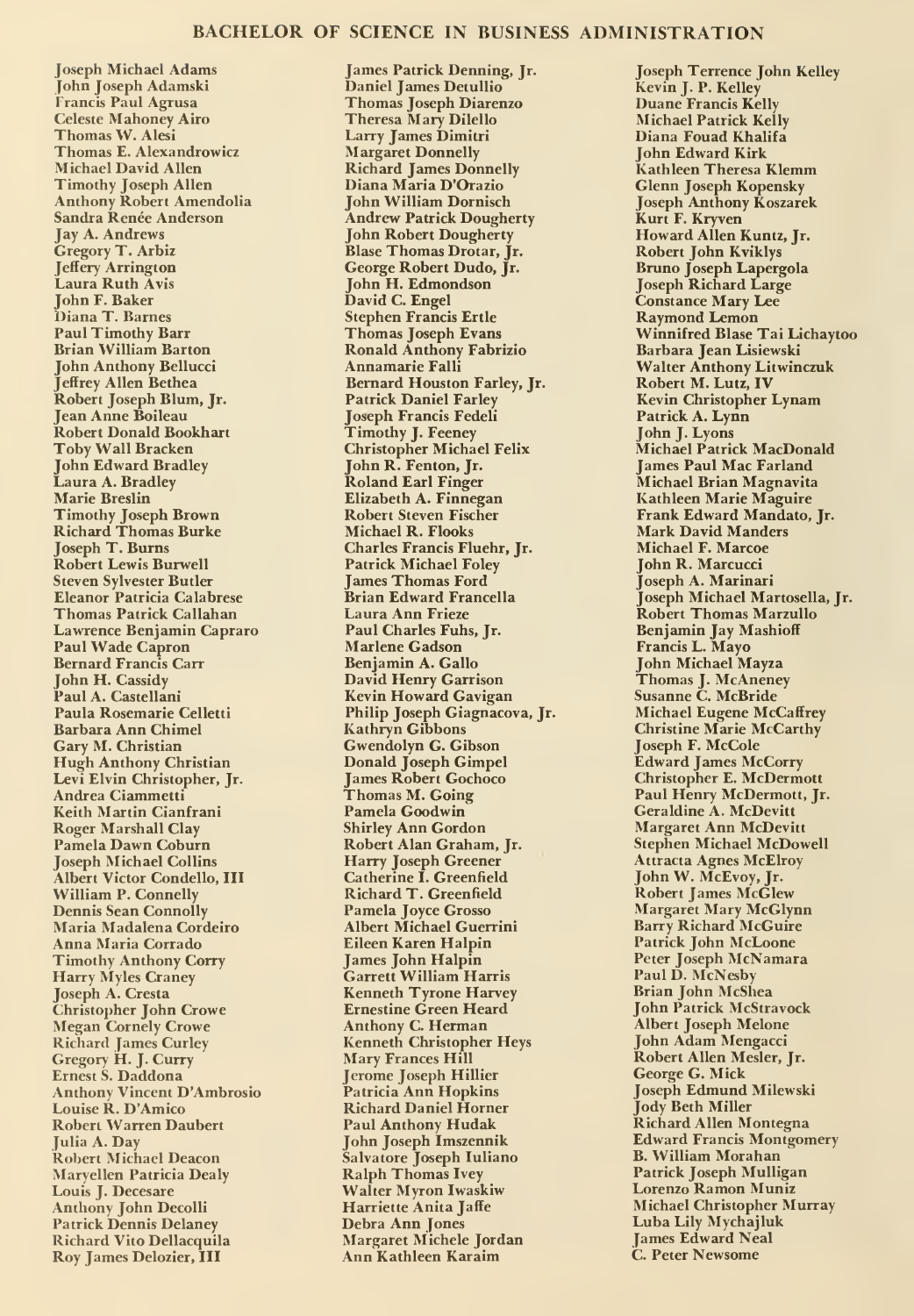#### BACHELOR OF SCIENCE IN BUSINESS ADMINISTRATION

Roger John Niemczyk Brian P. Olshevski Thomas Joseph O'Malley Eileen O'Neill<br>John J. O'Neill, Jr. Kathleen Orlando Allan P. Paczewski Roman Cornelius Palij Salvatore Paul Pantano John William Peasley Joseph Michael Pedrick Janet Dorothy Pellicciotti Michael Joseph Pelone Carl Joseph Pfefferle<br>Michael Charles Pizzi Lori Lee Plank Craig Brian Pogach Linda S. Postles Susan Veronica Princivalle Joseph F. Quinn, III Casey S. Radaszkiewicz Rita Lillian Raddi Paul Francis Rafferty Thomas Edward Rakszawski John Ranieri John J. Reed Mary I. Rennie Antoinette T. Ricci James Michael Ricci Bruce Robert Andrew Roach John J. Roedig Paul Edward Rooney Robin Karen Ross Anthony L. Rossello John D. Rossi, III Daniel Patrick Rothwell

Mary Ann Rudan Herbert M. Ruetsch Paul Dale Rutkowski Joseph John Sadowski Peter Jude Sahd Peter G. Sarianos Michael William Savino Carl Edward Scarpa, Jr. Robert Edward Scharle Joseph F. Schneberger<br>John W. Schwartz Karen Ann Schwegler Earl E. Seeger, Jr. Joseph Shattuck Karen Ann Signorello Grace Ann Skibinski Richard Howard Slauenwhite Angela Marie Smith Sheila Marie Smith Terence Patrick Smith Donna-Marie Smolenski Jane E. Snyder Joseph R. Solimeo Thomas Russell Stackhouse Anthony Nicholas Stango Marianne K. Steelman George R. Stevenson, Jr. Elaine Marie Stoebenau Michael Scott Strobel Diane Dolores Strockbine Ann Frances Stumpo Melanie Marie Susiak Gerard Anthony Sweeney Stephen John Swope Joseph Mark Talecki

Andrea Kim Teel Gerald Patrick Thornton William Jeffrey Timmons Gwendolyn A. Tisdale Robert Theodore Tomczak Vincent P. Toue\ Raymond Joseph Trask Thomas M. Tresnan Christopher Edward Trotter Timothv Rodman Vahle Victor E. Verdi, Jr. Joseph P. Vitak Cvnthia Aurelia Vitale Theresa Regina Vogt Leonard Vorters Edward M. Waddington William T. Wagner Kevin M. Waldron Anthon\ Dennis Walsh Eileen Mary Walsh William Gerard Walsh Gregory J. Webster Mark Anthonv Wegfahrt Thomas Joseph Weitzel William Wilkinson Pamela Jean Williams Walter Wolaniuk, Jr. Michael Fred Wovna Jeffrey Joseph Wunder Michael Ira Wunsch John Philip Voder Ted Matthew Zaluski M. Celeste Zelitch Mark Edward Zimmerman Francis Earl Zysk

#### MASTER OF ARTS IN RELIGIOUS EDUCATION

Rev. Leo M. Van Everbroeck, C.I.M.C, Director

#### SPECIALIZATION IN THEOLOGY

Rev. Matthias T. Conva, B.A., St. Francis College (Loretto, PA), 1958, Philosophy Robert Thomas Cornelison, B.A., La Salle College, 1977, Religion Therese Joyce, B.S., University of Pennsylvania, 1974, Elementary Education Robert J. Zingle, B.A., St. Charles Borromeo Seminary College, 1973, Philosophy

#### SPECIALIZATION IN RELIGIOUS EDUCATION

Edward J. Klenk, B.A., La Salle College, 1975, Religion Kristin D. O'Malley Russo, B.A., St. Joseph's University, 1966, Education Rev. Antoine F. St. Germain, B.A., La Salle College, 1971, Philosophy Sister Patricia Young, D.C., A.B., St. Joseph College (Emmitsburg, MD), 1971, Elementary Education

#### SPECIALIZATION IN ADMINISTRATION OF RELIGIOUS EDUCATION

Marybeth R. Logan, SHCJ, B.S., Villanova University, 1973, Education Geraldine Nowak, O.S.F., B.A., Mary Manse College (Toledo, OH), 1968, Social Studies Sister Mary Joselle Ratka, C.S.S.F., B.A., Felician College (Lodi, NJ), 1972, Elementary Education

#### SPECIALIZATION IN PASTORAL MINISTRY

Sister Anna Marie Canary, S.C.N., B.S., Spalding College (Louisville, KY), 1965, Elementary Education Elizabeth Cruger, C.S.J., B.S., College of St. Rose (Albany, NY), 1966, Education Mary A. E. Curran, Dept. of Army College Equivalency Certificate Mary Patricia Keys, A.B., Chestnut Hill College, 1978, Psycholog Samuel Louis Vaccarella, B.A., St. Francis College (Loretto, PA), 1968, Philosophy

#### SPECIALIZATION IN URBAN MINISTRY

Mary Frances Burns, S.C., B.A., St. Joseph's College (Brooklyn, NY), 1971. Child Study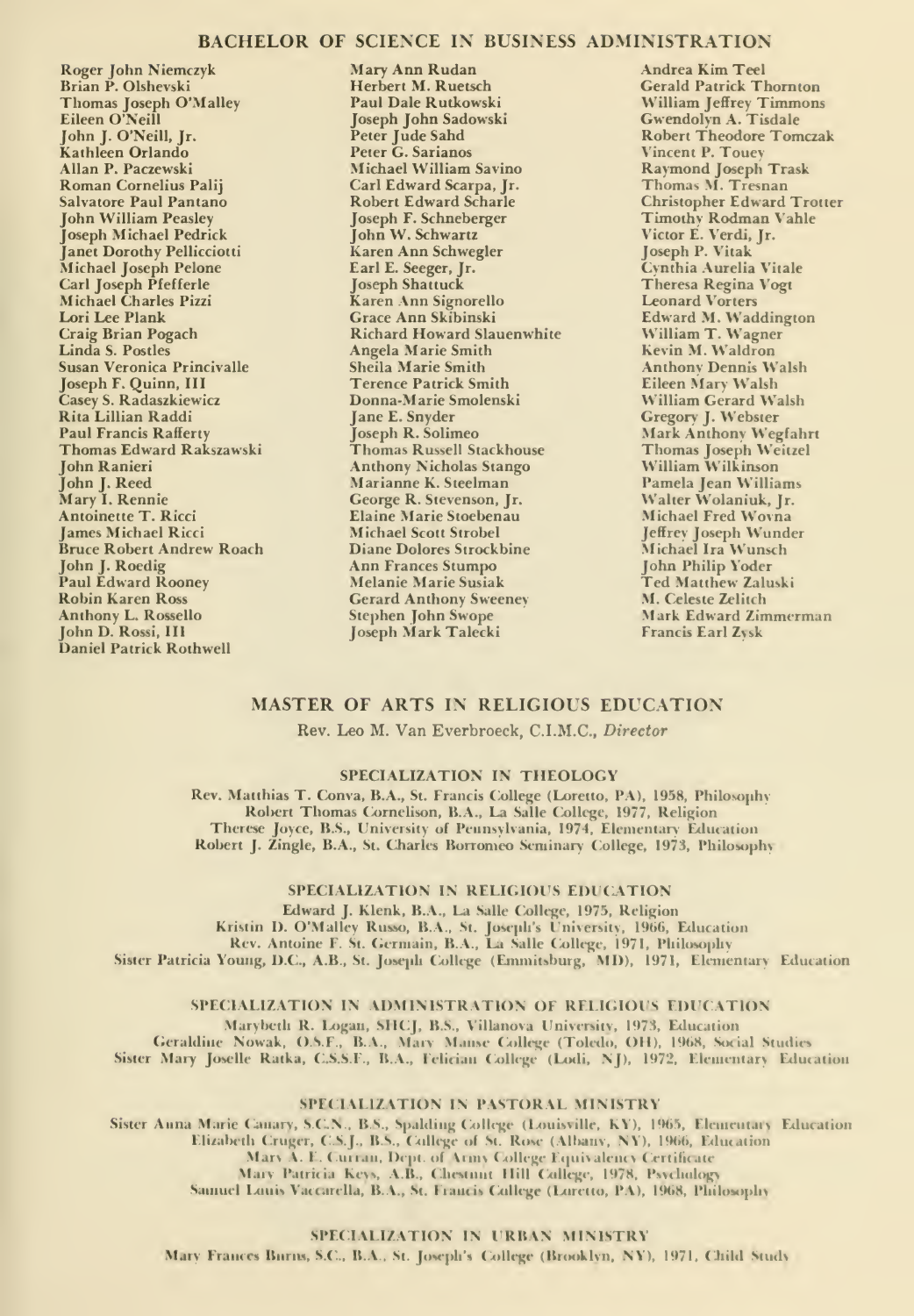MASTER OF BUSINESS ADMINISTRATION

Joseph A. Kane, Ph.D., Director

Frank T. Alcaraz, B.S., Drexel University, 1975, Mech/Ind. Engineering Feridoon Aryani-Sabet, B.A., National University of Iran, 1968, Economics Rafi Azarbod, B.A., Tehran Business College, 1974, Business Jeffrey P. Bacher, B.A., University of Delaware, 1972, History-Political Science<br>Edward E. Berman, B.S., Philadelphia College of Textile, 1970, Business Administration/Accounting<br>Lynn J. Blackmon, B.S., University of North Richard A. Bongiovanni, B.S., Villanova University, 1974, Business Administration Edward Borek, B.S., Pennsylvania State University, 1978, Meterology Charles B. Boyce, B.S., Spring Garden College, 1977, Mechanical Engineering Samuel A. Brand, B.A., Rutgers University, 1969, Business Administration George L. Brown, B.S., La Salle College, 1974, Accounting John W. Bru, B.S., Tulane University, 1969, Electrical Engineering Gregory O. Bruce, B.A., St. Mary's University, 1969, Philosophy Frank D. Cannon, III, B.S., Villanova University, 1978, Accounting<br>Robert J. Cardillo, B.A., La Salle College, 1969, Sociology Dennis Carson, B.F.A., Kutztown State College, 1974, Advertising Robert E. Carty, B.S., Rider College, 1970, Accounting Alan J. Chapman, B.A., Albright College, 1974, Urban Affairs<br>Daniel J. Checchia, B.S., Temple University, 1971, Accounting<br>David J. Chlebda, B.A., La Salle College, 1977, Machematics<br>Francis J. Ciabattoni, B.S., Villanova James D. Coleman, B.S., La Salle College, 1974, Marketing Patricia M. Cominsky, B.S., Indiana University of Pennsylvania, 1961, Chemistry Donald J. Corcoran, B.A., La Salle College, 1969, Economics Brendan V. Costello, B.A., La Salle College, 1973, Economics John Cowan, B.A., Drexel University, 1967, Accounting Stephen Cullen, B.A., Rutgers University, 1971, Economics<br>John J. Cunningham, B.S., La Salle College, 1962, Accounting<br>Suzanne M. Davenport, B.S., La Salle College, 1976, Finance Francis M. Davies, B.A., Pennsylvania State University, 1972, Economics Joseph Delcollo, Jr., B.A., La Salle College, 1967, Political Science Anthony F. DelVecchio, B.S., La Salle College, 1975, Accounting Luis F. Diamond, B.S., Tulsa University, 1977, Petroleum Engineering, B.S., Trenton State College, 1979, Business<br>Andrew J. Dimaio, B.A., La Salle College, 1972, Sociology<br>Robert E. Donaghy, B.S., La Salle College, 1965, P Stephen E. Dougherty, B.B.A., Temple University, 1974, Accounting Huguette Z. Doummar, B.A., St. Peter's College, 1969, French Harriette R. Dreer, B.S., Temple University, 1963, Education Joseph M. Dwyer, B.S., La Salle College, 1973, Marketing Russell W. Dych, B.S., La Salle College, 1968, Marketing Adam N. Fekete Jr., A.B., Villanova University, 1974, Psychology<br>Jay E. Fishman, B.A., Temple University, 1971, History/English Thomas J. Fitzpatrick, B.S., La Salle College, 1972, Business Michael D. Flynn, B.S., La Salle College, 1973, Accounting James Paul Fullwood, Jr., B.A., Rutgers University, 1976, Management<br>Anthony J. Gatto, B.S., University of Pennsylvania, 1974, Economics Anthony J. Gatto, B.S., University of Pennsylvania, 1974, Economics Mohammad Reza Ghaffari, B.S., Ghazzali College, Iran, 1976, Industrial Management Toby Gelman, B.S., Indiana University, 1956, Business Joseph A. Gidjunis, Jr., B.S., Temple University, 1974, Organizational Management Pauline S. Gidjunis, B.A., Holy Family College, 1971, History Richard S. Girard, B.A., La Salle College, 1970, Psychology Maurice F. Grontkowski, B.S., Manhattan College, 1976, Mechanical Engineering Dominic J. Grosso, Jr., B.S., La Salle College, 1973, Accounting Susan L. Haldeman, B.A., Duke University, 1977, Psychology Annette L. Halpin, B.A., La Salle College, 1975, Spanish/Education Michael J. Havrilak, B.S., La Salle College, 1974, Accounting Michael A. Heimerl, B.S., Temple University, 1979, Marketing Robert R. Heimerly, B.A., La Salle College, 1970, Economics Daniel F. Hennessey, B.S., La Salle College, 1964, Accounting George E. Hoffman, Jr., B.S., The Pennsylvania State University, 1975, Accounting George M. Huguet, Jr., A.B., Holy Cross College, 1969, Economics Ralph J. Jones, Jr., B.S., La Salle College, 1977, Operations Management Shakeel H. Kadri, B.S., Gujarat University, 1973, Chemistry/English, M.S., Illinois Institute of Tech., 1975 Ronald J. Kane, B.S., St. Joseph's University, 1974, Accounting Dennis M. Kensey, B.S., La Salle College, 1969, Accounting

Jon M. Kligerman, B.A., Ogelthorpe College, 1970, History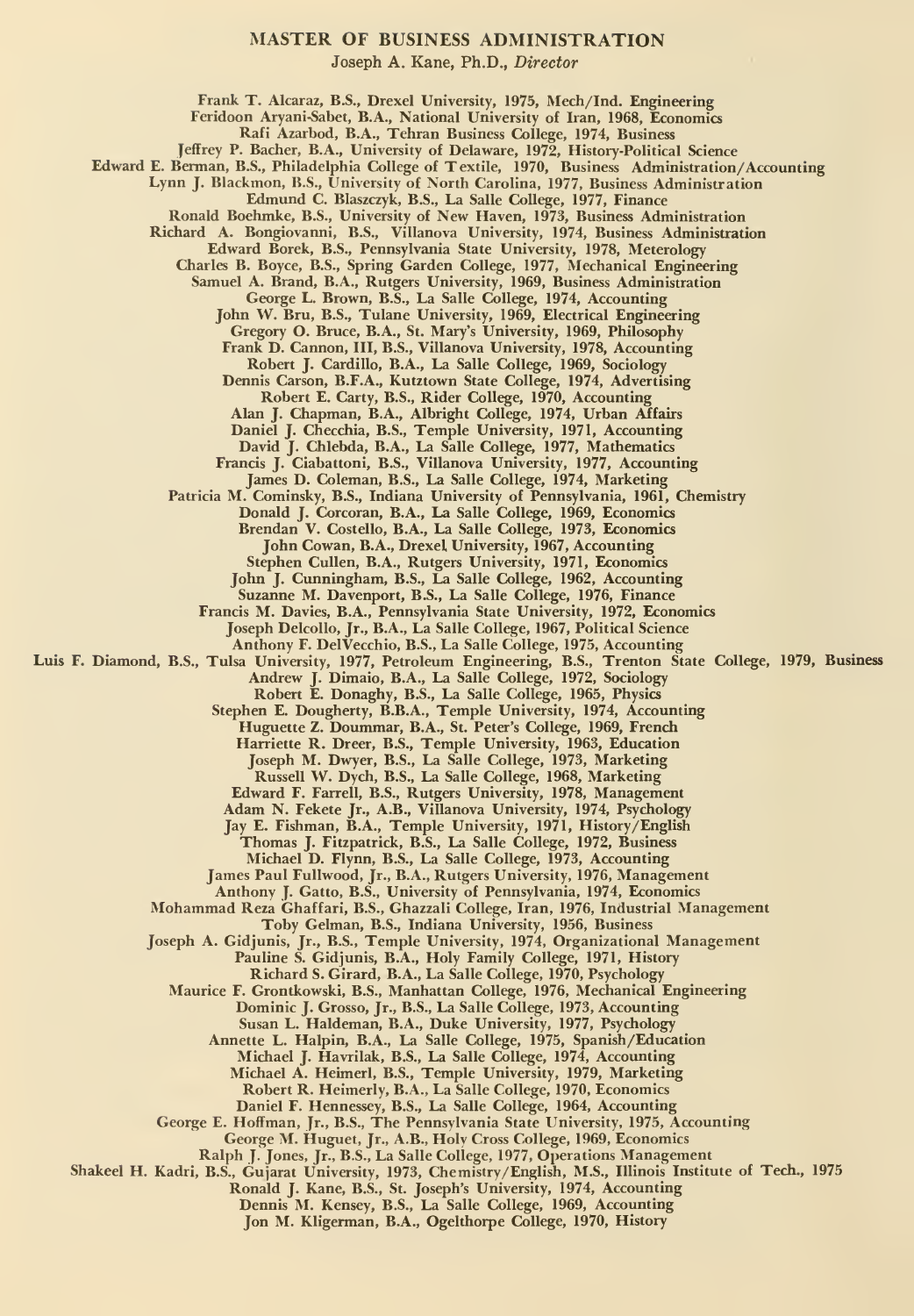#### MASTER OF BUSINESS ADMINISTRATION

Edward R. Korenkiewicz, B.S., La Salle College, 1978, Accounting Walter Kowal, Jr., B.S., Seton Hall University, 1974, Accounting Richard Krangel, B.S., Drexel University, 1976, Accounting Mildred B. Kravitz, B.A., Holy Family College, 1974, Economics<br>Thaddeus S. Kruszewski, B.A., La Salle College, 1968, English<br>Kristine A. Kubiak, B.A., La Salle College, 1974, Political Science, M.A., Villanova University, Alexius Miroslav Labunka, B.A., La Salle College, 1975, History Charles Lew, B.S., Philadelphia College of Textiles, 1969, Marketing Albert J. Link, Jr., B.S., La Salle College, 1973, Management Elizabeth H. Little, B.A., Colgate University, 1971, Political Science Kim I. MacCartney, B.S., U.S. Coast Guard Academy, 1970, Nuclear Engineering Gerald I. Magid, B.S., The Pennsylvania State University, 1973, Accounting Jayprakash K. Majmundar, B.S., University of Toledo, 1968, Mechanical Engineering William Marone, B.S., St. Joseph's University, 1976, Accounting<br>Faith A. Maslanka, B.S., La Salle College, 1977, Accounting/Finance<br>James K. Mazzarella, B.A., St. Joseph's University, 1977, Economics Anna Celenza McAleer, B.A., La Salle College, 1977, Spanish Winifred McGinnis, B.A., La Salle College, 1977, Mathematics Robert C. McKenna, Jr., B.S., La Salle College, 1968, Accounting Dennis J. McKernan, B.S., The Pennsylvania State University, 1971, Business Administration Kathleen S. McNichol, B.A., La Salle College, 1975, Psychology Sociology Wayne D. Menzak, B.S., The Pennsylvania State University, 1973, Logistics<br>Paul Mermelstein, B.S.I.E., Northeastern University, 1974, Industrial Engineering<br>John P. Meschler, B.A., La Salle College, 1963, Economics<br>William Angelo C. Neri, B.S., La Salle College, 1977, Accounting Thomas W. Nihill, B.S., La Salle College, 1967, Accounting Thomas Mark Parker, B.S., Kutztown State College, 1976, Business Administration Richard F. Paxson, B.S., La Salle College, 1965, Industrial Management Charles J. Policastro, B.S., La Salle College, 1974, Management Robert A. Reilly, B.S., La Salle College, 1968, Accounting John Remshard, Jr., B.S., La Salle College, 1969, Accounting<br>Joseph R. Ricciardi, B.S., St. Joseph's University, 1975, Accounting Raymond C. Rodgers, B.S., La Salle College, 1977, Accounting<br>Russell E. Rohrman, B.S., La Salle College, 1970, Accounting William J. Schlachter, B.A., East Stroudsburg State College, 1973, Political Science Winnie M. Schoefer, B.A., Temple University, 1976, Philosophy Gilbert C. Schoettler, B.A., La Salle College, 1965, Economics Stephen Scott, B.A., Temple University, 1974, Psychology, M.A., Temple University, 1975, Community Psychology James J. Seaver Jr., B.S., La Salle College, 1969, Accounting Allen N. Segal, B.S., Spring Garden College, 1976, Management Steven Silkunas, B.A., St. Charles College, 1978, Philosophy Alfred D. Simpkins, B.S., Temple University, 1971, Marketing Charles H. Smith, B.A., Rutgers University, 1977, Business Administration Thomas M. Smyth, B.A., Delaware Valley College, 1975, Business Administration Rodger E. Snodgrass, B.S., Ohio State University, 1950, Business Administration William G. Stieber, B.S., Pennsylvania State University, 1971, Secondary Education Social Studies David Stouffer, B.B.A.. Ohio University, 1975, Finance Madjid Tavana-anooshteh, B.S., Tehran Business College, 1979, Management Joseph E. Taylor, B.S., East Carolina University, 1971, Business Administration Michael Thompson, B.A., La Salle College, 1976, Psychology Guenther Tumasz, B.A., Pennsylvania State University, 1972, Anthropology Ahmad F. Vakil, B.S., University of Tehran, 1978, Economics Joseph V, Vesci, B.S., La Salle College, 1965, Business Administration Andrew J. Wakelee, B.A., La Salle College, 1977, Political Science History Jeffrey Waldman, B.B.A., Temple University, 1971, Accounting Richard F. Walsh, B.S., La Salle College, 1974, Marketing, M.A., 1976, Villanova University, Connseling John D. Webb, B.B.A., Temple University, 1969, Business William I. Weber III, B.S., La Salle College, 1973, Industrial Management James L. Weinstein, B.S., University of Michigan, 1975, Political Science, M.H.A., 1977. Public Health Michael L. Welsh, B.S., La Salle College, 1975, Accounting<br>Joseph P. Wetzel, Jr., B.S., La Salle College, 1975, Business<br>Stephen E. Whitdock, B.S., Columbia University, 1975, Engineering<br>Thomas Wolk, B.B.A., Temple Univers

Kevin P. Young, B.A., La Salle College, 1974, Economics Reginald Young, B.A., Tarkio College, 1970, Mathematics

Joseph J. Ziemba, B.S., Philadelphia College of Textiles, 1977, Marketing